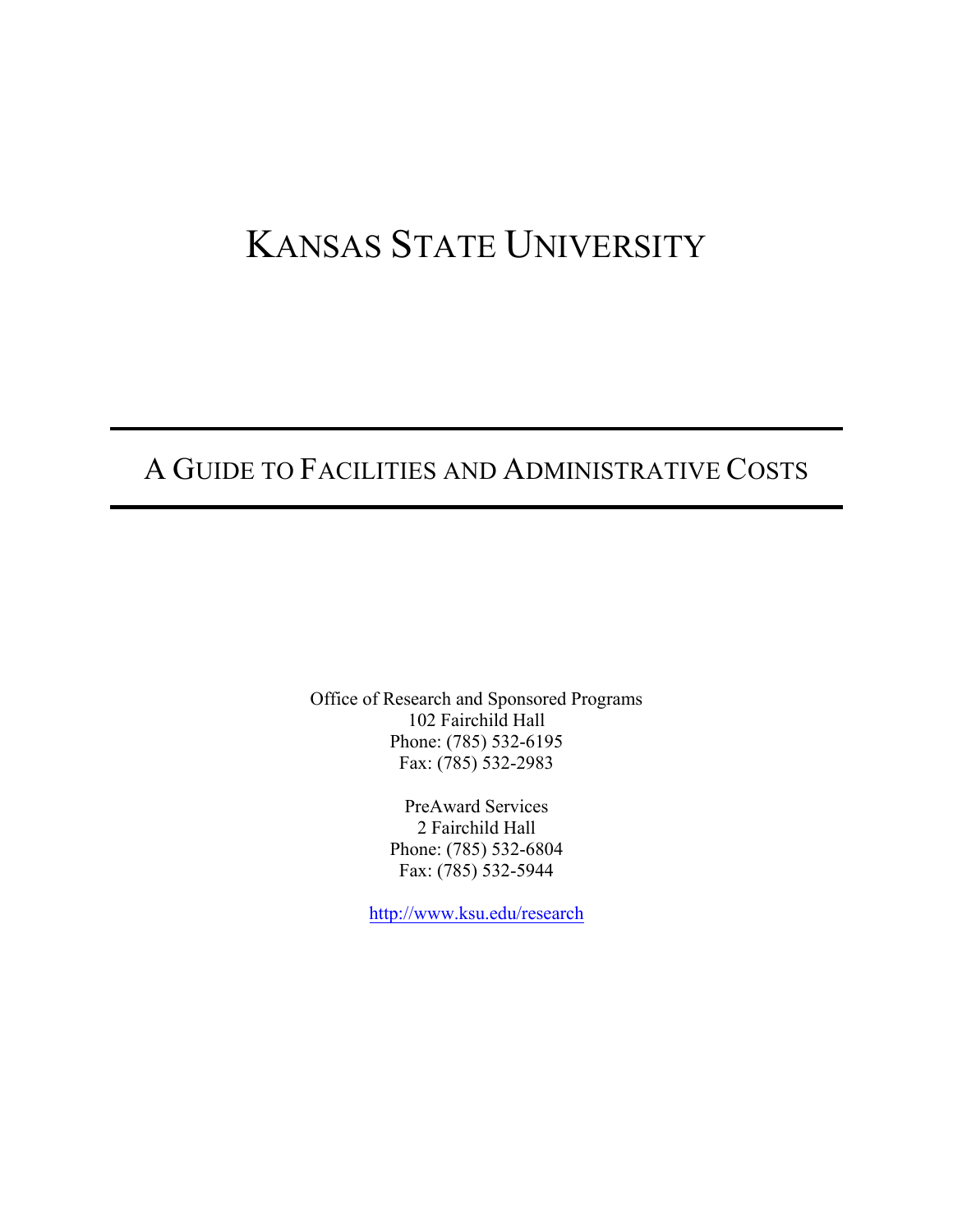#### **FACILTIES AND ADMINISTRATIVE (F&A) COSTS: WHAT ARE THEY?**

Costs on sponsored projects are divided into two major categories: (1) direct costs and (2) facilities and administrative (F&A) costs. Direct costs are those costs that can be readily and specifically attributed to the scope of work of a particular program or project. These include project costs such as salaries and fringe benefits for personnel conducting the work and materials and supplies necessary to carry out the work. F&A costs – sometimes referred to as "indirect costs" or "overhead" – are project costs that cannot be readily and specifically credited on a project-specific basis. Nonetheless, F&A costs are quantifiable expenses incurred by the university and associated with all activities of the university, regardless of the funding source. F&A costs include, for example, the personnel costs associated with purchasing supplies and equipment for sponsored project activities, accounting for project expenditures, and providing laboratory custodial services. In addition, utilities (lights, heat, etc.), telephone and fax usage, computing resources, e-mail, general office supplies, copying charges, and the like are necessary components of sponsored projects, and these indirect costs must also be borne by various elements of the institution.

#### **WHY MUST F&A COSTS BE INCLUDED IN SPONSORED PROJECT BUDGETS?**

First and foremost, F&A costs are quantifiable costs associated with conducting sponsored research. Moreover, federal and state laws and regulations require that the approved F&A cost rate be applied consistently. Recipients of federal funds are under intense scrutiny by the federal government to insure that the F&A rate is applied to *all*  sponsored projects, not just those funded by the federal government.

Additionally, the Board of Regents' policy on project cost recovery imposes a duty on university administrators and principal investigators/project directors to perform sponsored projects on a full cost basis. Therefore, it is expected that KSU will request full recovery of the direct costs as well as the associated F&A costs from all sponsors, unless such recovery is restricted by law or other public policy. Failure to recover all costs reduces the university's capacity to perform extramural projects.

#### **WHEN ARE FULL F&A COSTS NOT REQUIRED?**

Some government sponsors limit the payment of F&A costs by statute and/or policy. This situation is frequently encountered with state agencies as well as the U.S. Department of Agriculture (USDA) and the U.S. Department of Education. When such restrictions are a non-negotiable condition of receiving the award, the differential between the sponsor mandated rate and the federally negotiated rate will normally be allowed as university cost share. In situations where funding flows from a prime sponsor through an intermediary sponsor, as in the case of federal flowthrough funds, the F&A cost rate policy of the prime sponsor should be applied.

Certain other deviations from the approved F&A cost rate may be authorized and cost shared for charitable organizations (non-profit corporations) with published policies regarding reduced F&A cost rates. However, the sponsor policy exception does not generally apply to for-profit organizations or foreign governments, because Kansas' taxpayer contributions would be subsidizing the cost of the project.

#### **WHAT IS THE PRINCIPAL INVESTIGATOR'S RESPONSIBILITY?**

When preparing a sponsored project budget, assume that the approved F&A cost rate should be used unless one of the above-noted exceptions applies. In the event that some portion of F&A expenses are cost shared, the budget can be adjusted *if all approvals are obtained in advance of the proposal submission due date*. However, *all* proposed budgets on sponsored projects are to be reviewed by PreAward Services prior to being provided to a sponsor.

If you are concerned about requesting the federally negotiated F&A cost rate from a private sector sponsor, contact PreAward Services for assistance and alternative budget strategies, such as "fixed-price" agreements. In a fixedprice transaction, a detailed line item budget is not submitted, rather a "bottom-line" total is provided to the sponsor that includes full cost recovery. Fixed-price budgets are itemized for internal purposes only, which provide the principal investigator with much greater budget flexibility. Many sponsors do not require line item budgets.